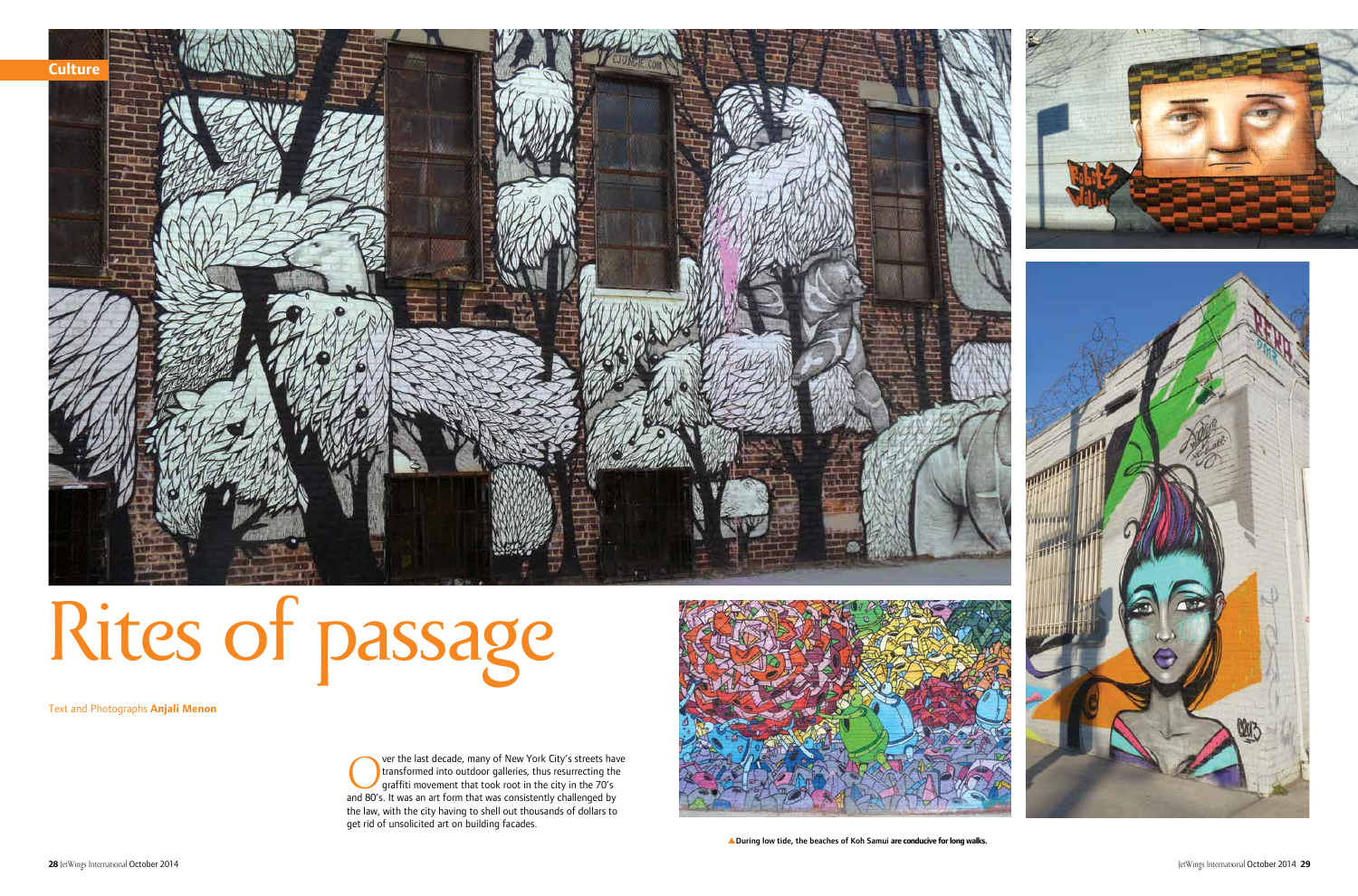

![](_page_1_Picture_1.jpeg)

![](_page_1_Picture_2.jpeg)

**A** During low tide, the beaches of Koh Samui are conducive for long walks.

![](_page_1_Picture_4.jpeg)

The difference today, is the support given by the city and its business, providing these artists a 'legal canvas' for their craft. Two of New York City's major street hubs can be found in Bushwick, Brooklyn and in Astoria, Queens, where graffiti artists from all over the world are invited to contribute a piece to the neighborhood.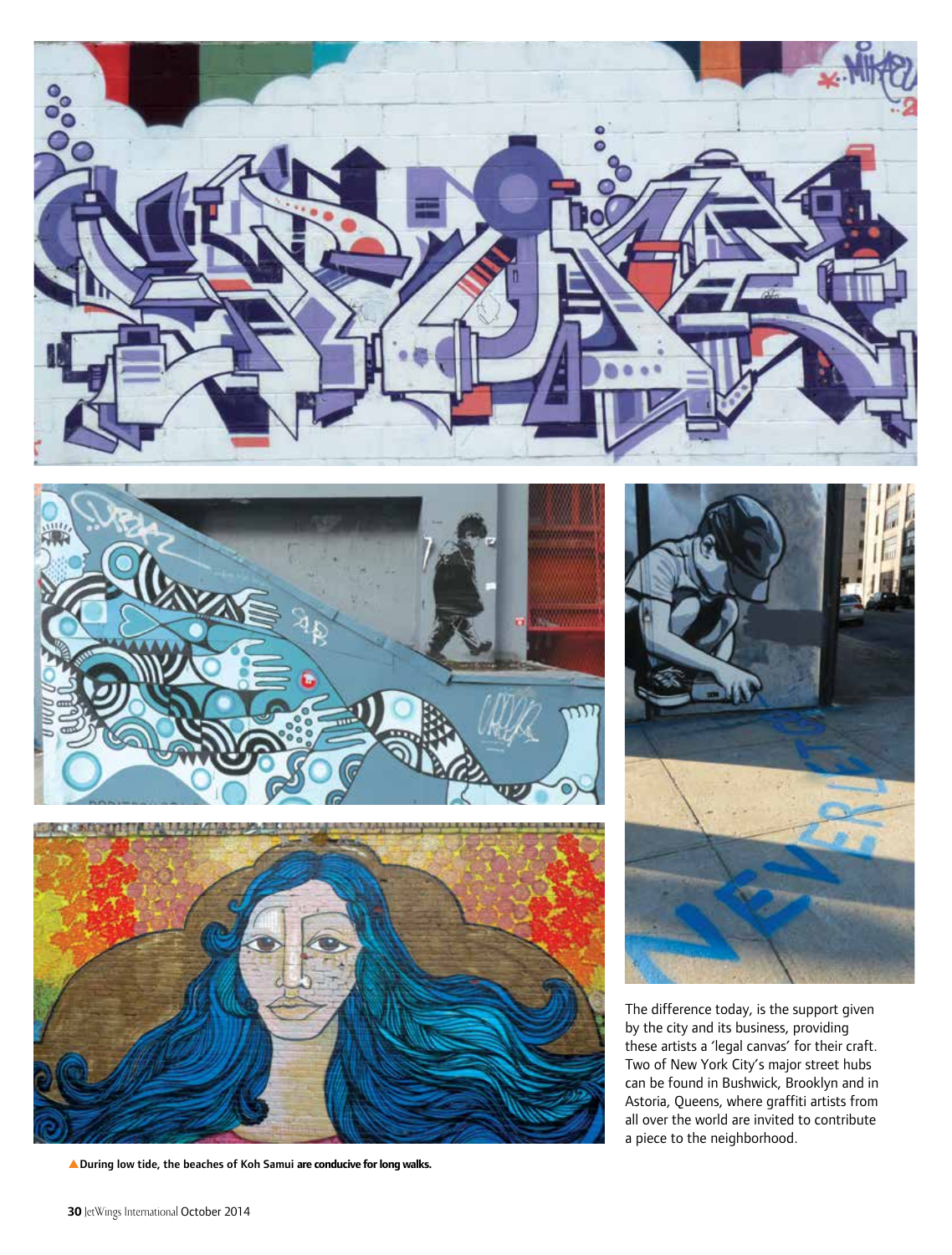![](_page_2_Picture_0.jpeg)

pDuring low tide, the beaches of Koh Samui **are conducive for long walks.**